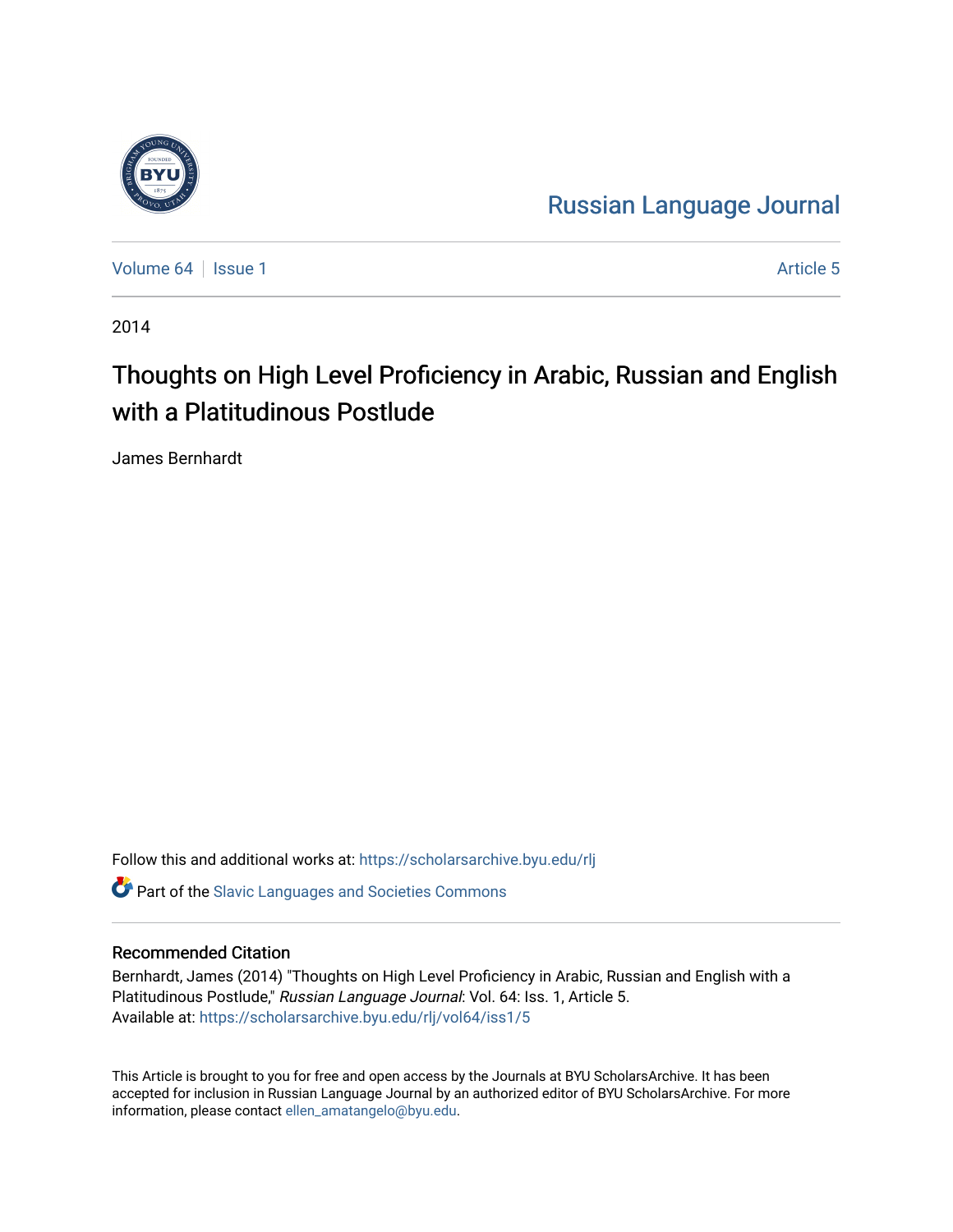## **Thoughts on High Level Proficiency in Arabic, Russian and English with a Platitudinous Postlude**

## *James Bernhardt*

In the present paper, I look at the top of the Interagency Language Roundtable (ILR) Skill Level Descriptions and critique several of their assumptions. As I do this, I speak for myself and not for the Government in general or the U.S. Department of State in particular. I also do not pretend that my conclusions are not uncontroversial. I also discuss the 2012 ACTFL proficiency standards, but note that we do not train to those standards at the Foreign Service Institute.

September 11, 2001 focused the energies of the Foreign Service Institute's (FSI) Arabic language training section on the highest levels of the proficiency scale. After the 2001 terrorist attacks on the Pentagon and World Trade Center, one of the most pressing questions at the Foreign Service Institute was whether we could train people to appear on Arabic-language media effectively. Could we train our students to a level where they could appear on Al-Jazeera's equivalent of "Firing Line" and articulate our nation's values and foreign policy to audiences that were predisposed to dislike the message? Could we train people to successfully handle media appearances especially when confronted by hostile reporters?

We quickly understood that the optimal long-term fix for our language problem would include giving some Foreign Service Officers more than the full two-year course in Arabic. We also came to understand that our interpretations of requirements set out in the ILR table's Skill Level Descriptions did not fully meet or reflect the demands put on our students. We knew that we needed to develop a new way to understand the requirements of high-level proficiency.

The tasks of training students to become highly articulate speakers who could appear in the media required us to focus our attention on the audience rather than on any linguistic features of the language. To speak on the record meant that form, structure, and word choice would have to be correct. To speak on sensitive topics required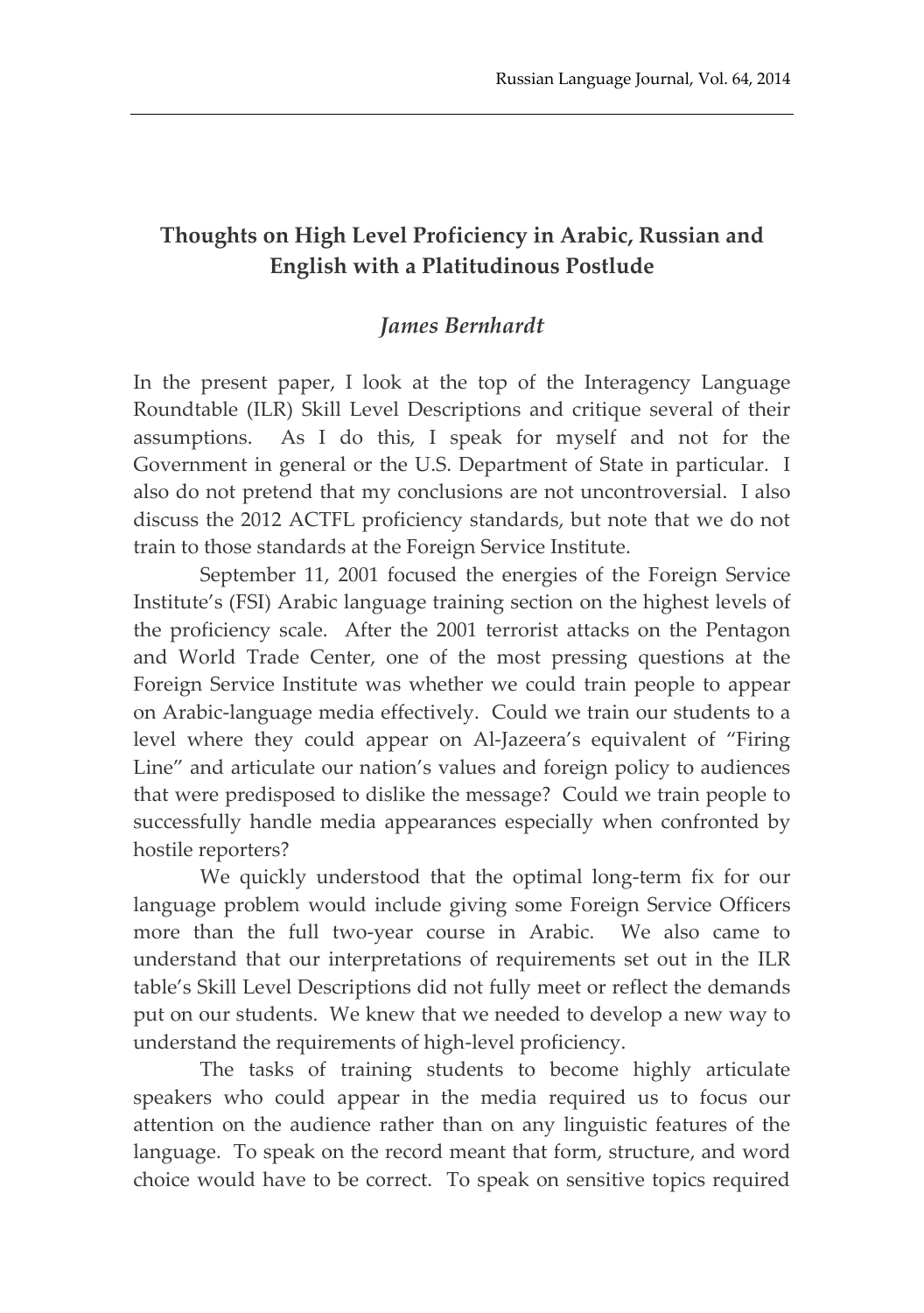that our students be able to articulate U.S. foreign policy positions in a way that, while not what the audience wanted to hear, would help the audience understand the position. Training our students to speak to a broad audience was perhaps the most difficult task. What would be acceptable to the university professors in Damascus may sound pretentious to the shop keepers of Cairo or Casablanca. Our work at the top of the proficiency scale suggested that we might need to reinterpret some aspects of the Interagency Language Roundtable (ILR) skill-level descriptions.

A short history of the proficiency movement and its standards at the State Department is in order. In the late 1950s Congress directed the Department to develop a language test for its employees. It also directed the Secretary of State to establish a language requirement for each position in its embassies around the world. The Foreign Service Act of 1959 established the prime directive for language training at State, "The Secretary shall designate every Foreign Service officer position in a foreign country whose incumbent should have a useful knowledge of a language or dialect common to such country."

In many ways, the term "useful knowledge" sets FSI training apart from other forms of language education. FSI trains its students, who are well educated when they enter the Foreign Service, to use foreign languages on the job. While all aspects of a liberal arts education at university are important to development of our students, some aspects of foreign language programs at America's universities are beyond the scope of FSI language training, which is focused on getting people ready to work.

Since every student coming to FSI for language training has a specific job assignment, at FSI we can focus training on the specific tasks we know individuals will have to perform on the job. There are advantages and disadvantages to FSI's type of language training.

In the early years of proficiency training at the State department, graduates were assessed according to a heuristic, rather than explicit standard. In the early 1960s, FSI testers knew success when they saw it. In the mid 1960s, FSI, working with other government agencies in an informal, unfunded group called the Interagency Language Roundtable, created the first set of standards. After another twenty years, the government testing community came to feel that those standards were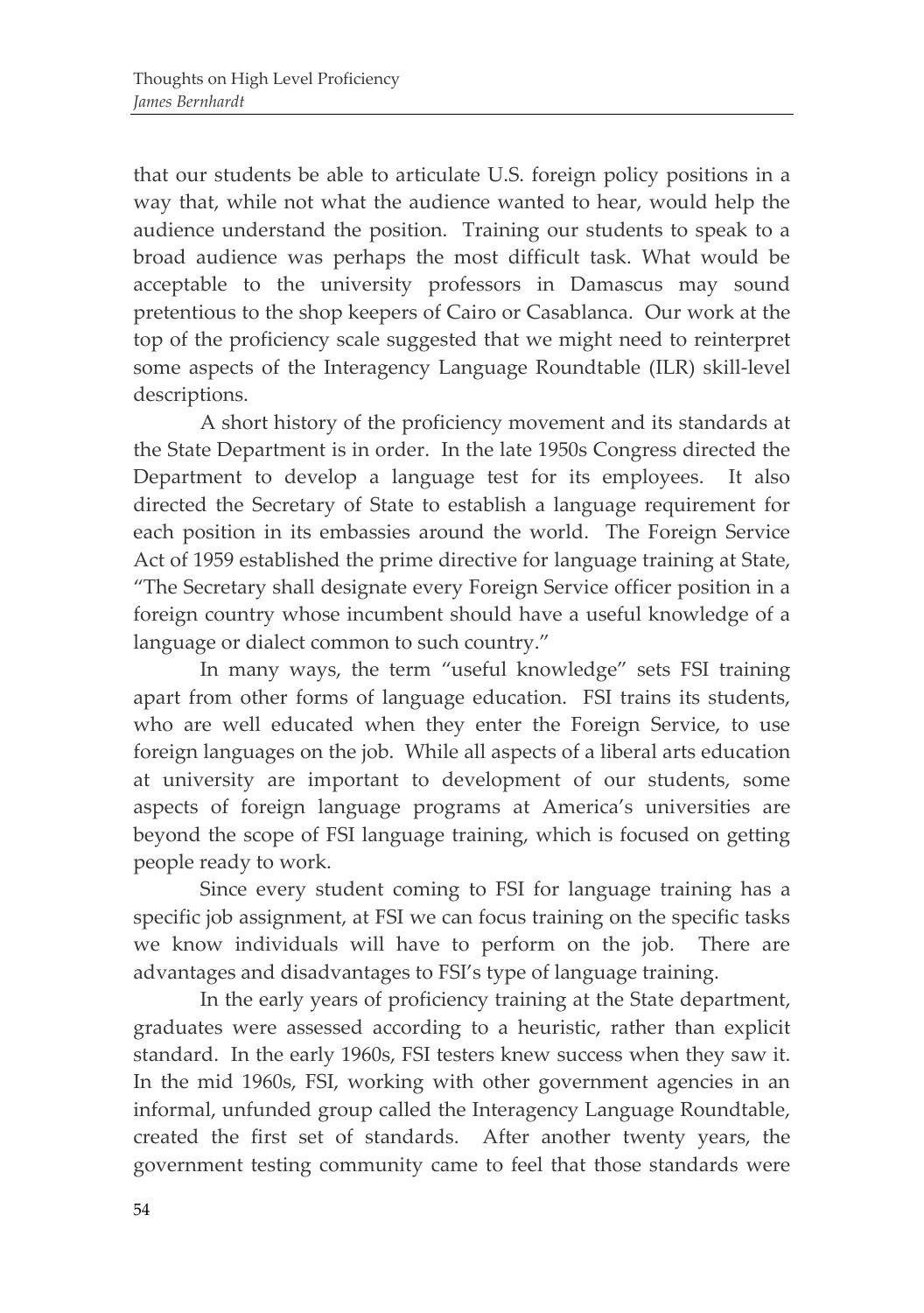too vague. In the early 1980s, a small ILR working group wrote the standards that we know today as the ILR Skill Level Descriptions.

The current skill level descriptions establish the "Highly Articulate, Well Educated Native Speaker" as the standard against which the performance of language learners is to be measured. The ILR also noted, "Unless otherwise specified, the term 'native speaker' refers to native speakers of a standard dialect."

Reading the ILR standards some 30 years after they were written, especially in light of current training requirements, we see that there are few terms that are not controversial. I will discuss the issues of standard language first, then turn to the question of native speakers. The definition of "well educated," according to the ILR, refers to a person who has graduated from a college or university and can speak the standard dialect. "Highly articulate" is not defined. We conclude our studies by examining samples of speech at the highest levels of proficiency and finish with a platitudinous postlude.

The concept of standard language has been with us for several centuries. English, with its many homelands and regional variations, may be more challenged than most languages when we are pressed to define or describe its standard form or forms. Should we be speaking the Queen's English? BBC English? Should we try to sound like Walter Cronkite or Peter Jennings? Should we in America give up all hope, believing that Professor Henry Higgins was right when he said "There even are places where English completely disappears. In America, they haven't used it for years!"

Is it even possible to argue for a Standard English when British English, South Asian English, Australian English and American English differ in their own ways? Braj B. Kachru, Centre for Advanced study Professor of Linguistics and Jubilee Professor of Liberal Arts and Sciences, Emeritus, at the University of Illinois, Urbana-Champaign, puts the issue in it simplest terms, "Whose language is English, anyway?" (Kachru 2005, 11)

Russians call their standard language "literary" or литературный русский язык. Literary Russian is the goal of most Russian as a foreign language programs. It is the object of study in a multitude of grammar books and linguistic studies.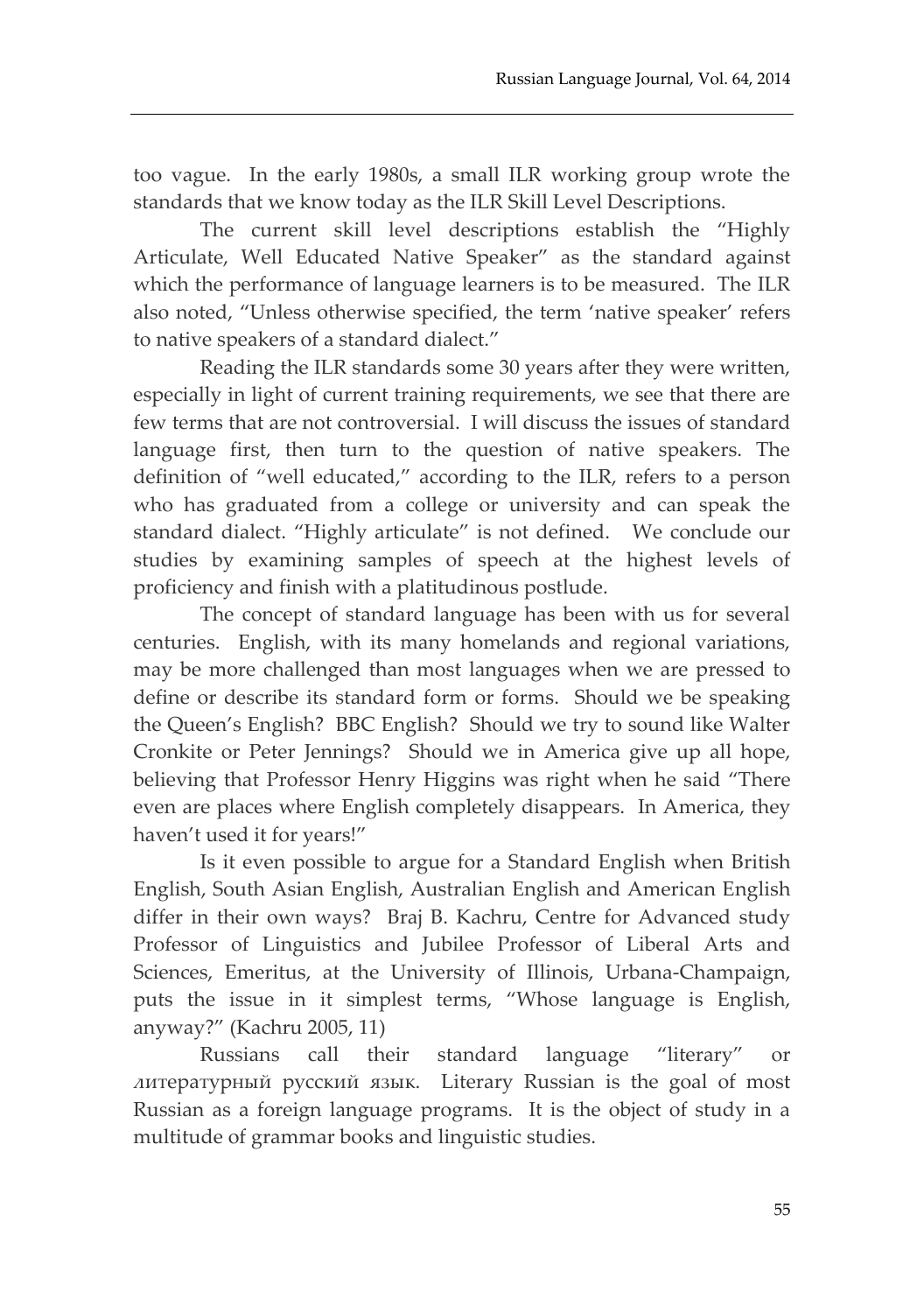Michael Lomonosov in ПРЕДИСЛОВИЕ О ПОЛЬЗЕ КНИГ ЦЕРКОВНЫХ В РОССИЙСКОМ ЯЗЫКЕ (Preface on the Use of Church Books in the Russian Language, 1757) identified three registers or styles for literary Russian: low, middle and high. Anton Barsov allows for a church variant in the pronunciation of standard Russian in his Российская грамматика (Russian Grammar) of 1830. Even from the earliest descriptions of Russian, literary Russian was not a single concept.

Contemporary Literary Russian seems to be fairly standard from the Baltic to the Pacific. Non-literary Russian is becoming ever more available to students of the language using social media. The omnipresent pro form че/чо/чё exemplifies of the kind of language that can befuddle earnest students striking out on their own into the world of social media and blogs.

In the 21st Century, the question of variants of Russian has become quite interesting and, sometimes, controversial. After the fall of the Soviet Union, Russian found itself to be an official language in the several countries that made up the USSR. The migration for Russian speakers at that time brought large numbers of speakers of Russian to many other countries, including the United States. Perhaps Russian is in the process of becoming a language of many homes, like Spanish and English. In comments published on February 21, 2014 on ru.delfi.lt, Maksim Krongauz, the head of the Russian State University for the Humanities, commented:

Это проблема чисто лингвистическая и решается без политических амбиций. Но если все-таки вариант существует, то возникает следующий вопрос — имеет ли он право на собственную кодификацию, на собственный стандарт? И, конечно, этот вопрос должен решаться сообща русскоговорящими в разных странах. Насколько нам нужен разный стандарт? Если же мы говорим о русском языке, то вряд ли можем говорить о швейцарской русской литературе, потому что там живет известный русский писатель Шишкин, или об эстонской, потому что писатель Иванов получил очередную премию. То есть мы с вами заинтересованы в едином стандарте и едином пространстве русского языка или мы созрели для чего-то нового?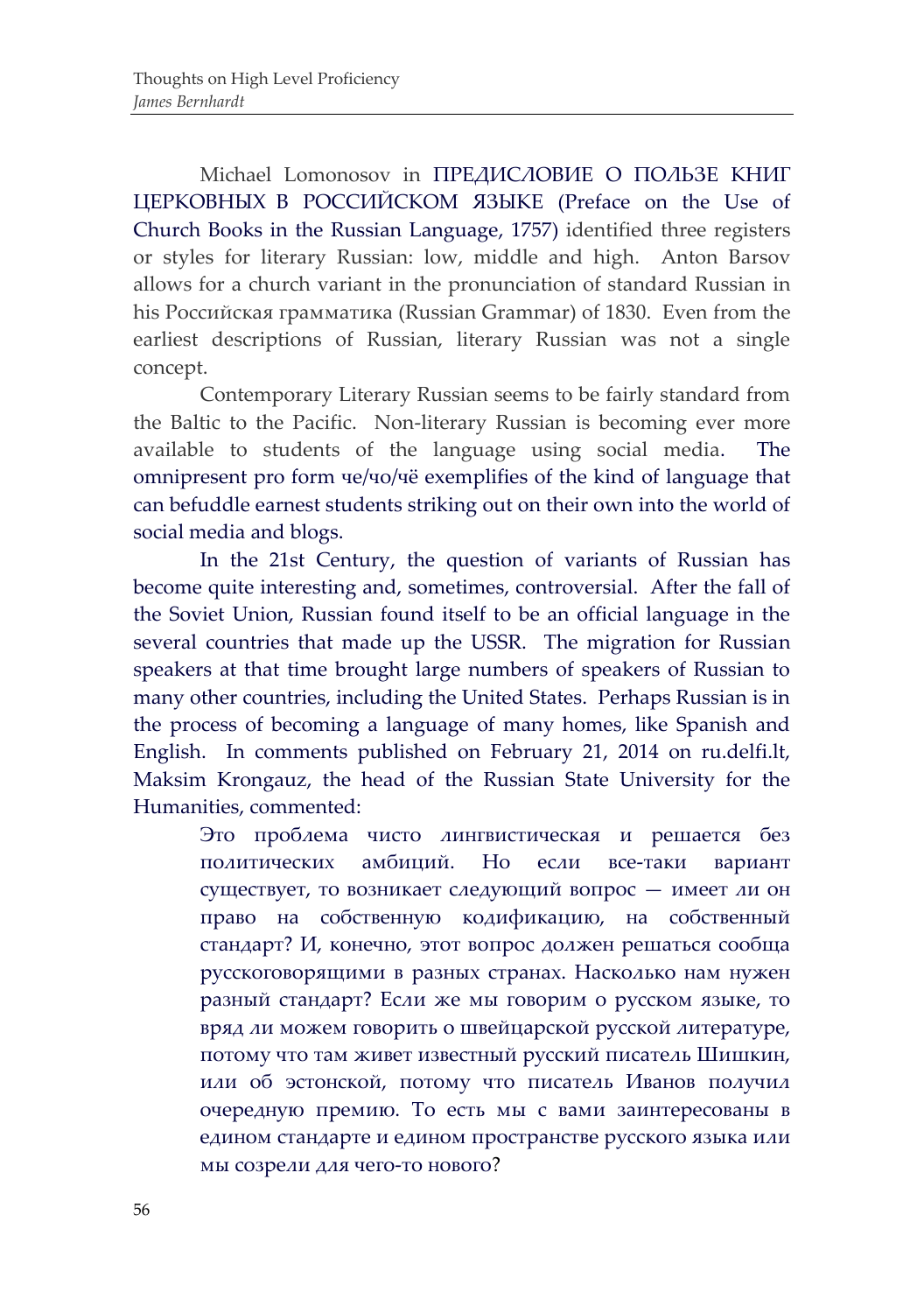[This is a purely linguistic problem which can be solved without political agendas. But if variations of Russian actually exist, then we must turn to the next question - whether they have the right to own codification, on their own standards? And, of course, this issue must be resolved by the Russian-speaking in different countries working together. How much do we need different standards? If we are talking about the Russian language, it is unlikely that we would talk about Swiss Russian literature, just because the well-known Russian writer Shishkin lives there, or about Estonian Russian, because the writer Ivanov received another award. That is, are we interested in a uniform standard and a single space of Russian language, or we are ripe for something new?]

Many heritage speakers of Russian in our classrooms would be especially pleased to hear that a Russian Professor recognizes an American variant of the Russian language. Giving status to their use of кушать and брать класс among other things, affirms them in their selfidentity and their ability to speak the language they actually use at home and with their friends.

For Arabic, the question of which type(s) of language are considered standard is especially difficult. The Ethnologue, published by the Summer Institute of Linguistics, lists 36 languages under the heading of Arabic. While Standard Arabic is cited as the official language of Saudi Arabia, the Ethnologue notes that Standard Arabic is not a first language for anyone. "In most Arab countries only the well-educated have adequate proficiency in Standard Arabic, while over 100,500,000 do not" (Ethnologue 2014). Standard Arabic, a term which can include Classical Arabic, Koranic Arabic, Fusha, and Modern Standard Arabic (MSA), is used in education, and for official purposes as well as in written materials. Formal speeches are often made in standard Arabic, but not always. It is not uncommon for speakers to begin in standard Arabic and switch to the vernacular, or to code switch between the two. The Fusha holds a special place in Arab societies because it has roots in the Koran and plays a central role in religion and ceremonial functions.

Yasir Suleiman, Professor of Modern Arabic Studies at the University of Cambridge, argues that Standard Arabic, the Fusha, is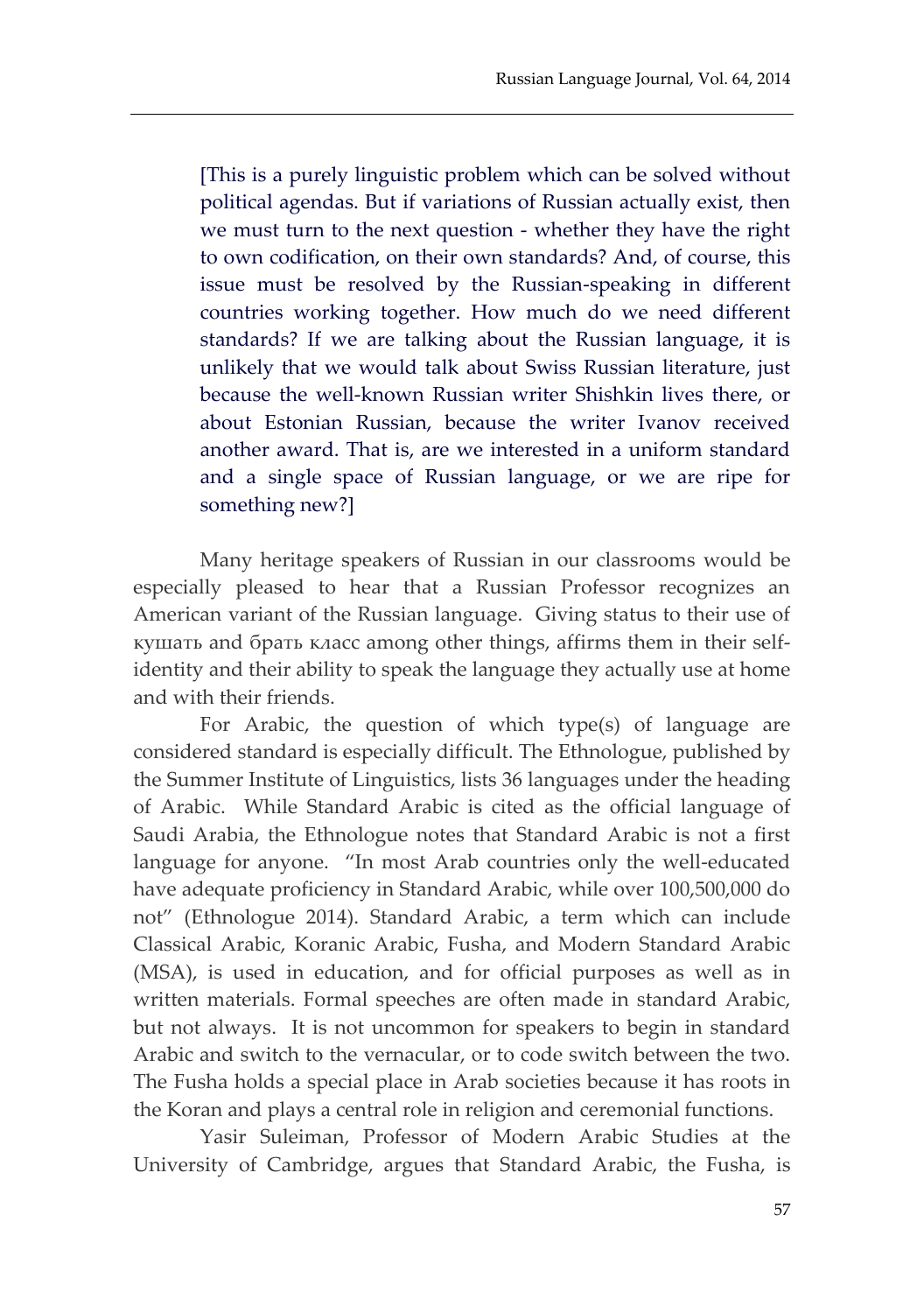everybody's native language. According to Suleiman, everybody also has a "mother tongue," which is a dialect of Arabic and which can be called the vernacular, amiyya (in Egypt), khaliji (in the Gulf), or dereja (in Morocco), among other things (Suleiman 2011). Several of the dialects of Arabic are mutually incomprehensible with other dialects of Arabic.

In many languages, a discussion about the differences between standard language and other forms of the language is actually a discussion of register. For some in the second language testing community, high-level proficiency implies high-level language, which is, in turn, high-register language. According to Suleiman, making the distinctions in this way for Arabic is misleading, "because it wrongly generalizes diglossia into a universal feature by associating it analogously with register distinctions in language" Suleiman 2004). In vernacular Arabic it is possible to speak at all registers. Many of the defenders of the privileged position of Fusha state their cases using the vernacular.

Most Arabic as a Foreign Language programs in the United States teach MSA since it is widely believed that MSA serves as the foundation for all of the dialects of Arabic. Teachers tend to believe that students who have a strong foundation in MSA will be able to localize their language to the dialect they need once they arrive in country. The most popular Arabic language textbook, *Al Kiitab*, focuses on MSA, but has introduced expanded use of dialect with its fifth edition.

Which type of Arabic a student may want to study or which type of Arabic a program should focus on depends on the objectives and goals of the student or program. A program preparing students to be tomorrow's scholars and professors may well want to work with MSA and use dialect only in as much as it will help students navigate study abroad experiences. Programs training professionals to work in the Arabic speaking world might focus on the vernacular and train students to mix MSA with it appropriately. In the professional world the question "What language will your customers speak?" may hold the answer to the MSA vs vernacular Arabic question.

For those programs using proficiency tests, how are the many forms of Arabic going to be assessed? Can you get a good score on a proficiency test if you speak in the vernacular? Can you get a high score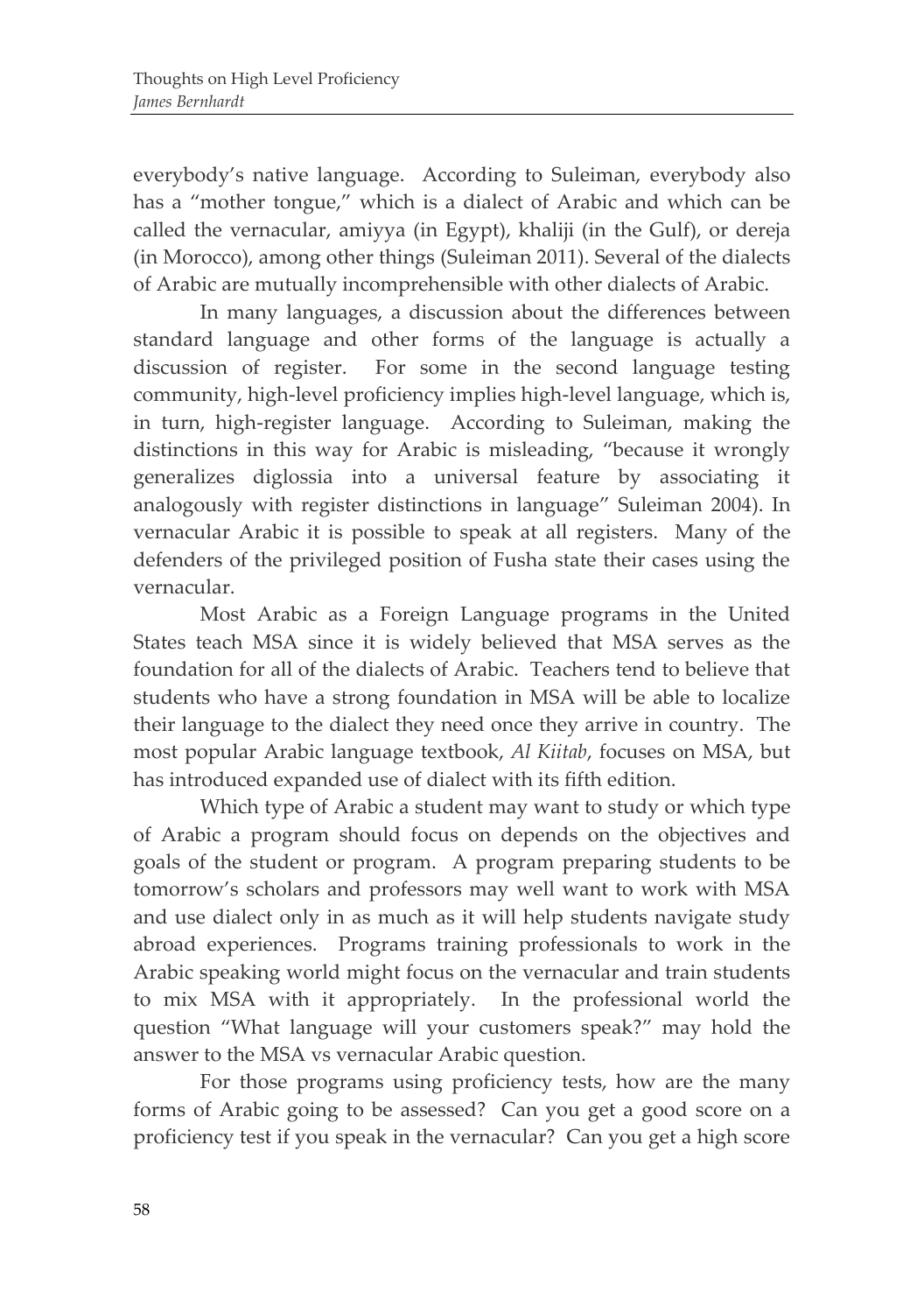on a proficiency test if you use only MSA and fail to demonstrate abilities in at least one dialect?

An important consideration for all of our programs has to be the expectations of our students. Many students of Arabic find that they are not able to understand what people are saying when they are holding general conversations even though most people can understand their performance in standard language. Even when our students are able to say what they want to say, they are often discouraged when Arabs may react negatively or even laugh when our students use MSA rather than vernacular Arabic.

When the ILR skill level description calls for us to focus on the performance of "native speakers of a standard dialect," they may be giving us a nearly impossible task. We have seen that the term "standard dialect" raises a multitude of questions and objections. When a language is as widely spoken as Russian, where widely agreed upon standards exist, studying literary Russian, with some time spent with conversational Russian may make sense. Studying MSA might not be the best answer for all students of Arabic. While MSA is a standard language, it is not the home language for anyone. Many standards exist for English, but picking which ones to use may present challenges.

Let us turn to the question of the "native speaker." Who is she? If we are to measure learner performance against that of the Native speaker, we should be able to identify who she is and how she speaks.

In a keynote address for the James E. Alatis Plenary Session at the 2014 TESOL Conference in Portland, David Graddol said that in the 20<sup>th</sup> Century we were in a much more certain world, and in the 21<sup>st</sup> Century he doubts "we could really get away with using the term 'native speaker' or the category Native Speaker of a language in the same unproblematic way we used to." He also notes that with the rapid growth of English around the world, and with all of the various types of English used around the world, the distinctions among native speakers, second language speakers and speakers of English as a Foreign Language have become less useful.

As I worked on this paper, I began to wonder about the origins of the use of the term "Native Speaker" in the ILR skill level descriptions. I turned to H. David Argoff, erstwhile Associate Dean for Washington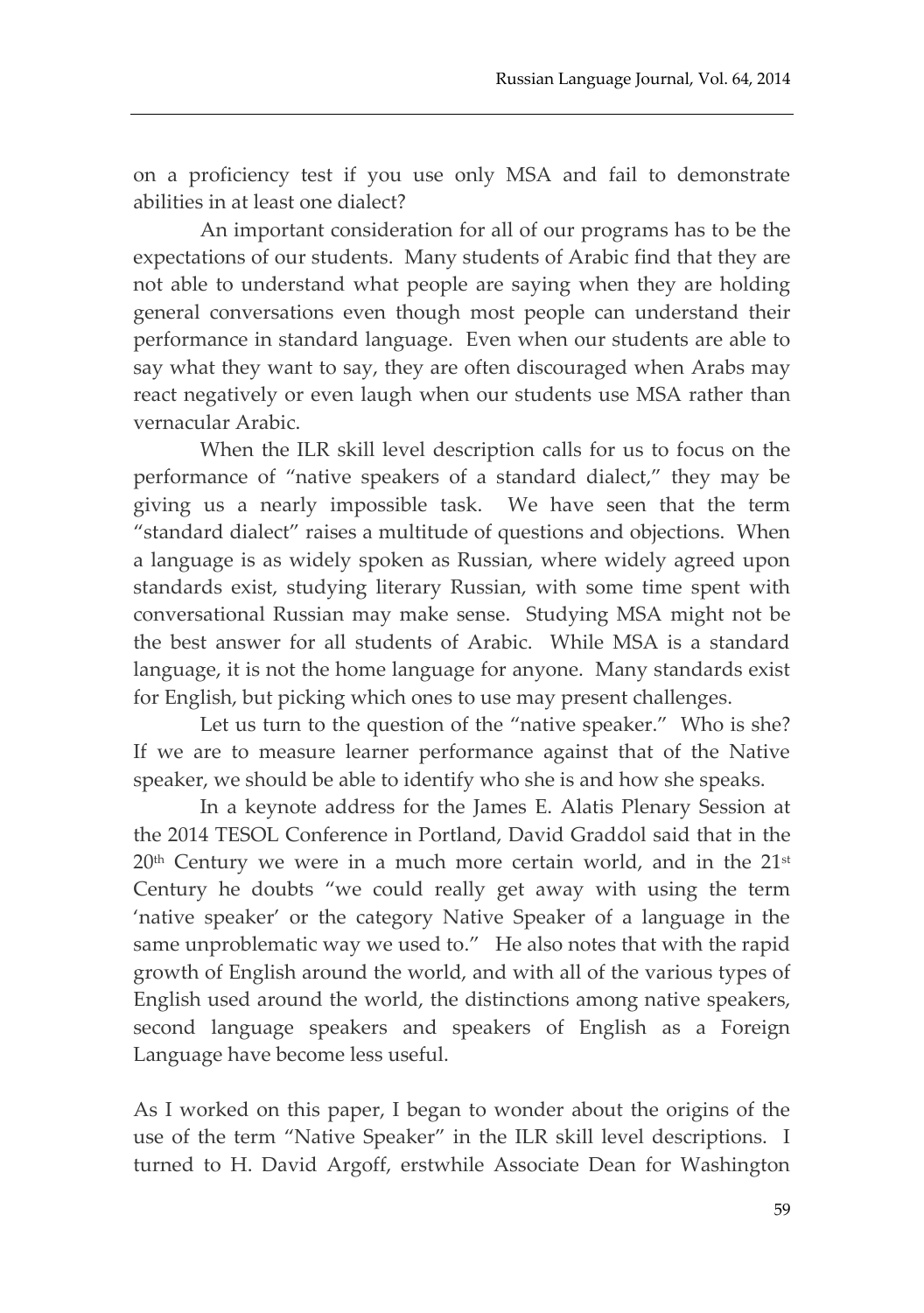Instruction at the Foreign Service Institute and one of the people involved in the reconceptualization of the skill-level descriptions in the mid-1980s. I asked him if the term "native speaker" referred to Noam Chomsky's "Ideal Native Speaker," which I understood to be a person who could create an infinite number of grammatically correct sentences. Argoff suggested that in order to get a feeling for what the government language community was talking about in the 1980s, I read Thomas M. Paikeday's (2003) *The Native Speaker is Dead.*

Paikeday's book, first published in 1985, presents a conversation among some thirty-three linguists, psychologists, philosophers, and lexicographers. The participants respond to a series of questions about concept of the "native speaker" and his/her role or importance for linguists, etc. Even in 1985, there was little agreement about the term "native speaker." Who can be considered a native speaker? Who not?

Paikeday's group seemed to agree that a native speaker is valuable to linguists because he/she is a good judge of grammaticality. The Native Speaker could rule on whether a grammatical construction was correct or not. Paikeday's linguists, however, struggled to agree on who could be called a Native Speaker. Edward Gates from the Department of English at Indiana State University suggested, "Native speaker is one who speaks a language as his/her mother tongue" (Paikeday, 15). The moderator points out that the Longman Dictionary of Contemporary English, published in 1978, does not do justice to the term Native Speakers when it defines them as "Those who learn English as the first language." William T. McLeod, Managing Editor, Wm Collins Sons & Co., Glasgow, argues, "I think the [Collins] definition is accurate. A native speaker of a language in the usual and general sense in which that term is used denotes someone who has learned the language from his earliest days by virtue of having been born in the country in which it is spoken" (Paikeday, 16). And Edward Gates responds, that while he concurs with McLeod's definition, "if one starts probing its boundaries, one finds them fuzzy" (Paikeday, 16). For the rest of the book the linguists probe the boundaries of the term Native Speaker, and find them fuzzy nearly to the point of being impossible to use.

Is having been born into the language community enough? Is your native language the same as your mother tongue? Could a person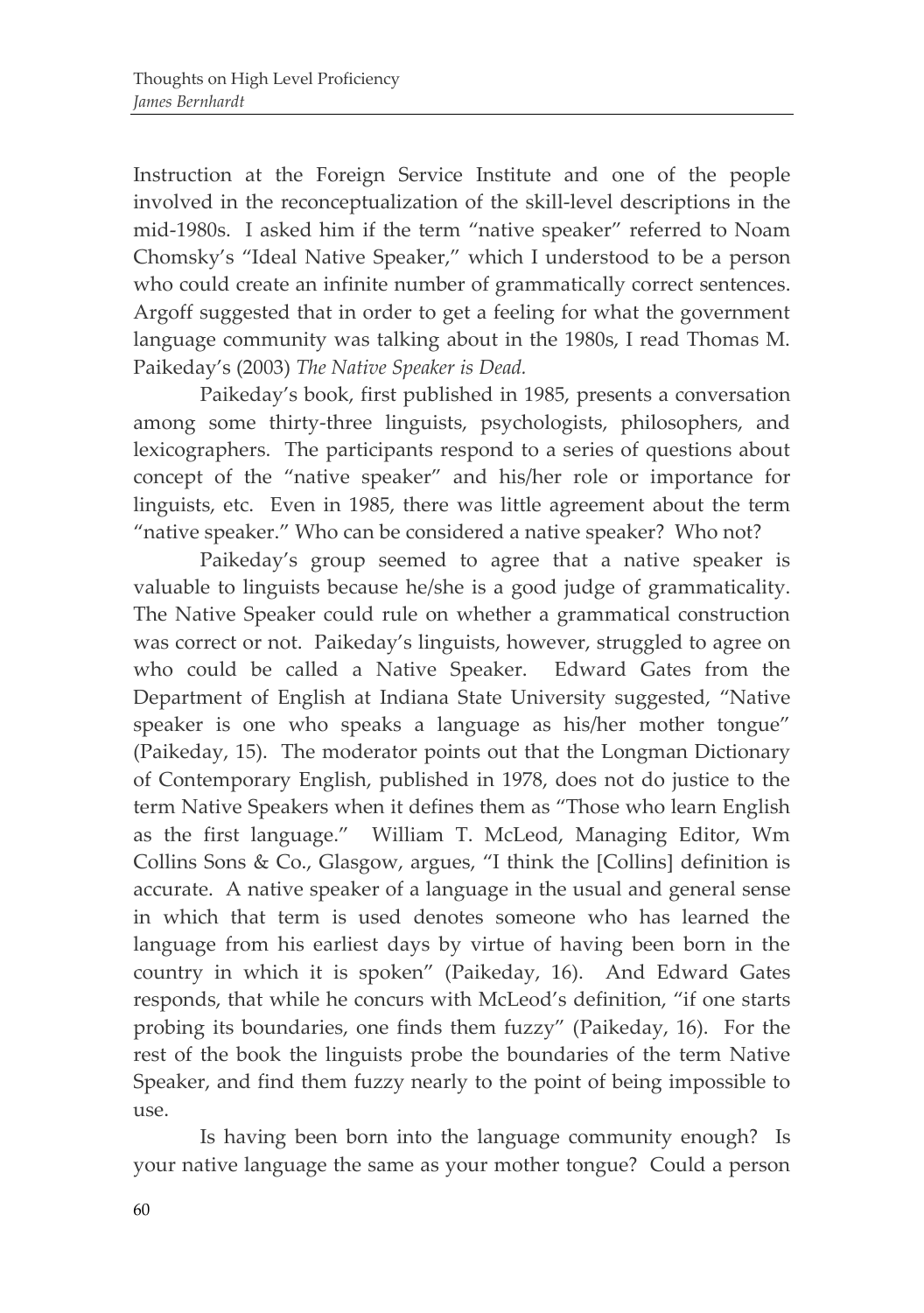who is bilingual be considered a native speaker, when we know that word usage and sentence structures can be affected by the words and structures of other language? And finally, once again, who gets to decide which usages and which dialects of a language are standard?

So, if the term "Native Speaker" is as suspect as "Standard Dialect," will we have any more luck with "well educated"?

We have seen that the elements of the yardstick created by the ILR for measuring performance are problematic at best. Our analysis would suggest that is high time to abandon the ILR Skill Level Descriptions and move on to something better. But with students who need to prepare for their jobs and with thousands of tests to perform each year, dropping the descriptions is not practical. So perhaps if we look at the actual speech acts of particular individuals who most of us can agree perform at the highest proficiency levels, we can learn something.

We begin looking at high- level speech by considering a sentence from the first paragraph of Joseph Brodsky's 1987 Nobel Lecture. Brodsky said,

> Для человека частного и частность эту всю жизнь какой-либо общественной роли предпочитавшего, для человека, зашедшего в предпочтении этом довольно далеко и в частности от Родины, ибо лучше быть последним неудачником в демократии, чем мучеником или властителем дум в деспотии, — оказаться внезапно на этой трибуне большая неловкость и испытание.

> [For someone rather private, for someone who all his life has preferred his private condition to any role of social significance, and who went in this preference rather far - far from his motherland to say the least, for it is better to be a total failure in democracy than a martyr or the crème de la crème in tyranny for such a person to find himself all of a sudden on this rostrum is a somewhat uncomfortable and trying experience.]

Brodsky's text has many of the hallmarks of high-level, difficult speech. The sentence is long. Brodsky puts words in a non-English word order, для человека частного rather than для частного человека. Brodsky uses a verbal adjective предпочитавшего separated from the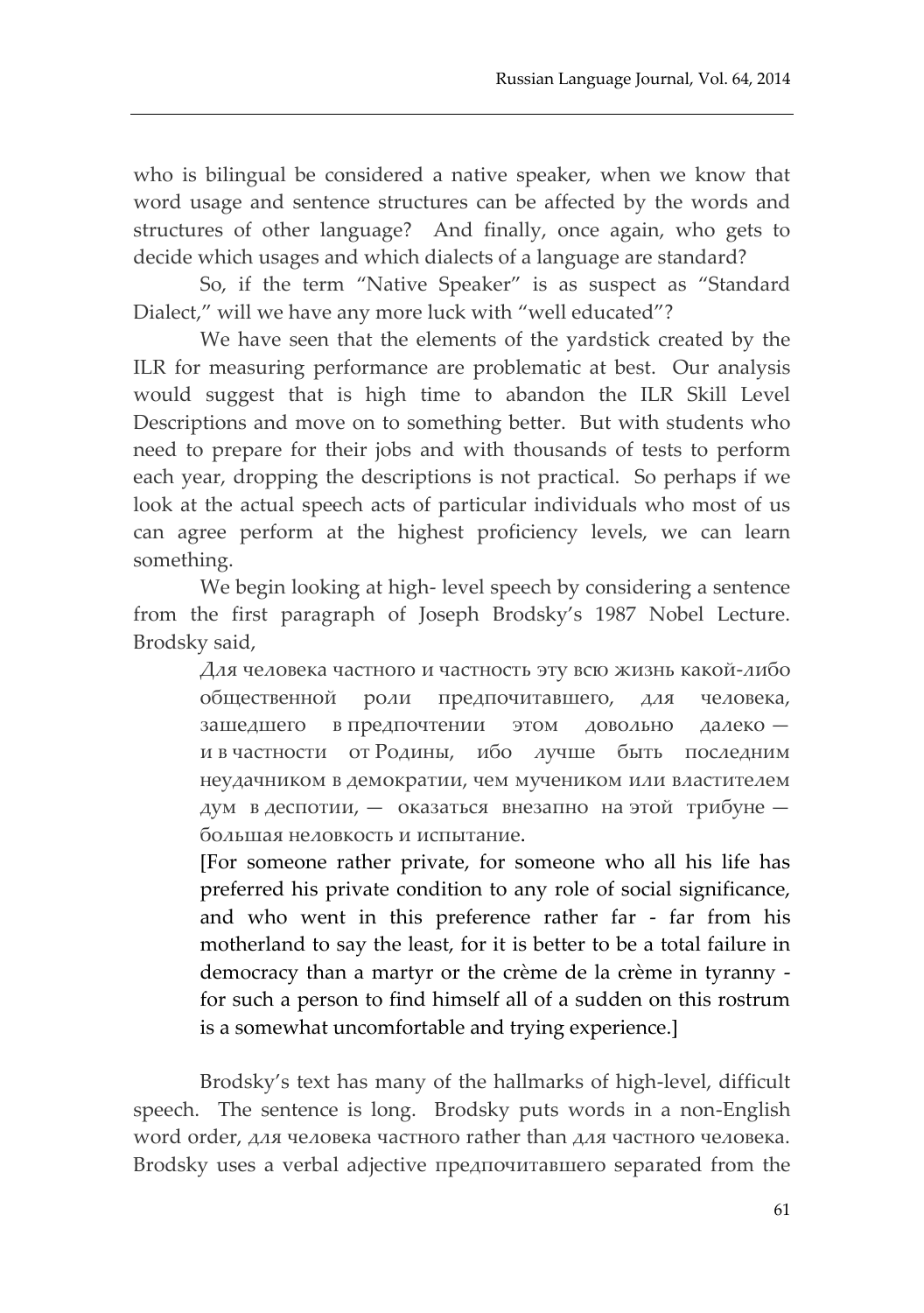word it refers to by ten words. He uses the same word three times, with each having a slightly different meaning or function: частность, частного, в частности. He uses a low frequency conjunction ибо лишь. And finally, the simplest collocation turns out to be one of the most difficult components of the passage: эту всю. The problem is that эту refers to частность, which come before it, and всю refers to жизнь, which comes after it. My students have a devil of a time overriding their internal English grammars, which are driving them to read the collocation as "this whole."

A key skill that marks one as having high level proficiency is the ability to adapt one's speech to the audience. Facing a hostile audience is particularly challenging. When the audience agrees with you and when they like you, it is easy to focus on the form, structure and rhetoric style. When the audience is hostile, when they do not like you or like what you have to say, carefully crafting speech becomes a much more difficult task. When they are shouting you down, it can be nearly impossible to stay focused on form.

Nobel Prize winning physicist Andrey Sakharov faced a very hostile audience when he addressed the First Congress of Deputies in May and June of 1989. In the YouTube video clip, we see Sakharov take the podium, begin his speech, and begin to draw mixed reactions from his audience starting with his very first words (the reader who takes the time to look at the YouTube.com video will have a fuller impression of this amazing event). Sakharov chooses short sentences. He repeats key words several times. When the auditorium is vociferous, Sakharov's speech becomes less well planned. Under intense pressure, Sakharov's sentences become shorter and are often reduced to phrases. His grammatical structure also seems to deteriorate. He starts some phrases or sentences, backs out, and rephrases. At one point he seems to change course mid-collocation.

> Я меньше всего желал оскорбить советскую армию, я глубоко уважаю советскую армию, советского солдата, который защитил нашу родину в великой отечественной войне, но когда речь идет об афганской войне, то я, опять же, не оскорбляю того солдата, который проливал там кровь и героически выполнял свой приказ, не об этом идет речь, речь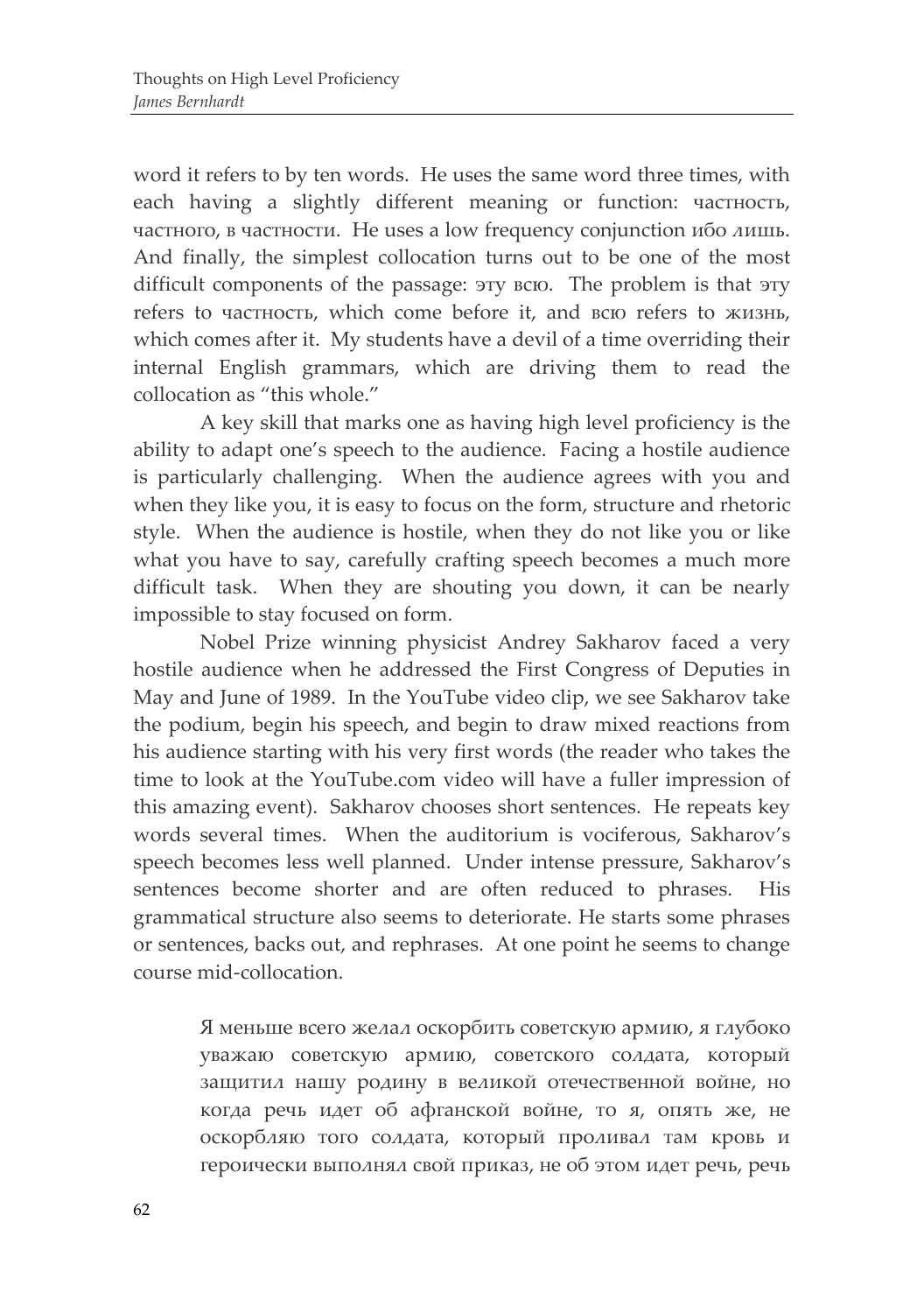идет о том, что сама война в Афганистане была преступной, преступной авантюрой предпринятой (аплодисменты), предпринятой неизвестно кем по неизвестно… неизвестно кто несет ответственность за это огромное преступление нашей родины, и это преступление стоило жизни почти миллиону афганцев, против которых... Против целого народа велася война на уничтожение, миллион человек погиб … и это … и это то, что на нас лежит страшным … страшным грехом, страшным упреком. Мы должны смыть с себя именно этот позор, этот страшный позор, который лежит на нашем руководстве вопреки народу, вопреки армии, совершило это … э … этот акт агрессии. Так вот что я хотел… Я выступал против введения советских войск в Афганистане и за это был сослан в Горький. Именно это послужило главной причиной, и я горжусь этим. Я горжусь этой ссылкой в Горький, как наградой, которую я получил. Это первое, что я хотел сказать.

[The last thing I want to do is to offend the Soviet army, I have great respect for the Soviet army, the Soviet soldier who defended our country in World War II. But when it comes to the Afghan War, I, again, do not want to offend that soldier who shed blood and heroically carried out his orders. That is not what I am talking about. The war in Afghanistan was a crime. A criminal adventure undertaken (applause), undertaken by someone unknown due to unknown... no one knows who is responsible for our country's great crime, and this crime cost the lives of almost a million Afghans. Against which, the war of extermination was carried out against the entire nation. A million people died ... and this ... and for this we bare a terrible sin, a terrible reproach. We need to wash away this shame, this terrible shame that rests upon our leadership who committed a sin against the people, in spite of the army, ... uh ... this act of aggression. What I wanted ... I opposed the introduction of Soviet troops in Afghanistan and for this I was exiled to Gorky. That was the main reason, and I'm proud of it. I am proud of this exile in Gorky. It was my award. This is the first thing I wanted to say.]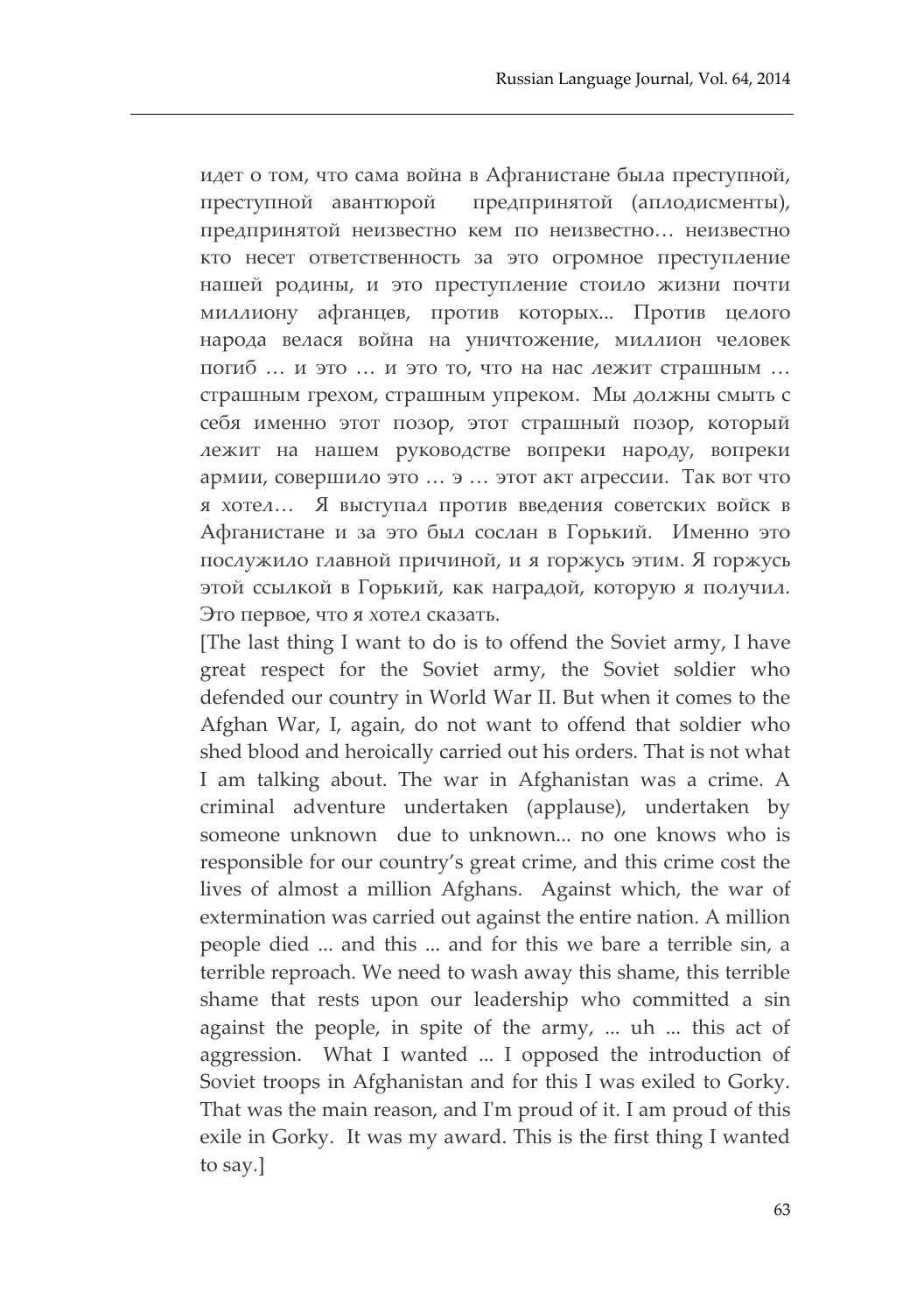In order to look at the speech of a highly articulate, welleducated native speaker of English, I have chosen three short texts by John Steinbeck. John Steinbeck won the Nobel Prize for Literature in 1962. Steinbeck studied at, but did not graduate from, Stanford University. His books include *Of Mice and Men* (1937), *The Grapes of Wrath* (1939), *Cannery Row* (1945), *East of Eden* (1952), and many others. Of special interest to Russian culture courses might be his *Russian Journal*, an account, published in 1948, of his travels to the Soviet Union. Steinbeck's Soviet hosts, having read *Grapes of Wrath*, were clearly expecting him to be a fellow traveler, which he turned out not to be.

In this paper I am arguing that the speeches given at the Nobel Luncheon are examples of the highest levels of speech. Steinbeck does not disappoint us when he speaks at the luncheon in 1962. He says, "Literature was not promulgated by a pale and emasculated critical priesthood singing their litanies in empty churches--nor is it a game for the cloistered elect, the tin-horn mendicants of low-calorie despair" (Steinbeck 1962)

The Gunning Fog readability index gives Steinbeck's text a score of 20.66, meaning that it would take over twenty years of education in order to read and comprehend the text easily on one pass. That places our successful reader in her fourth year of graduate work. Like many of Steinbeck's sentences, this one is made difficult by its length. The sentence is forty-seven words long. It is also made difficult by the very high number of words that are low on English word frequency lists.

The top five words in English are here: the, be, and, of, a. Steinbeck gives us two more words from the top 1,000 words in English: low, church. We could argue about whether "low" as an adjective at position 361, should be counted as the same word as low-calorie" when the word "calorie" falls outside the top five thousand words in English. He gives us six words from the top three thousand: critical, empty, literature, elect, priest, pale. The word "elect" occupies position number 2287 as a verb, but that is not the way Steinbeck uses it in this speech. Low frequency usages of high frequency words are a hallmark of difficult texts. Finally, Steinbeck gives us the word "horn," which comes in at number 3687 on the word frequency list.

Eight words in Steinbeck's text fall outside of the top five thousand words in English: promulgate, emasculate, priesthood,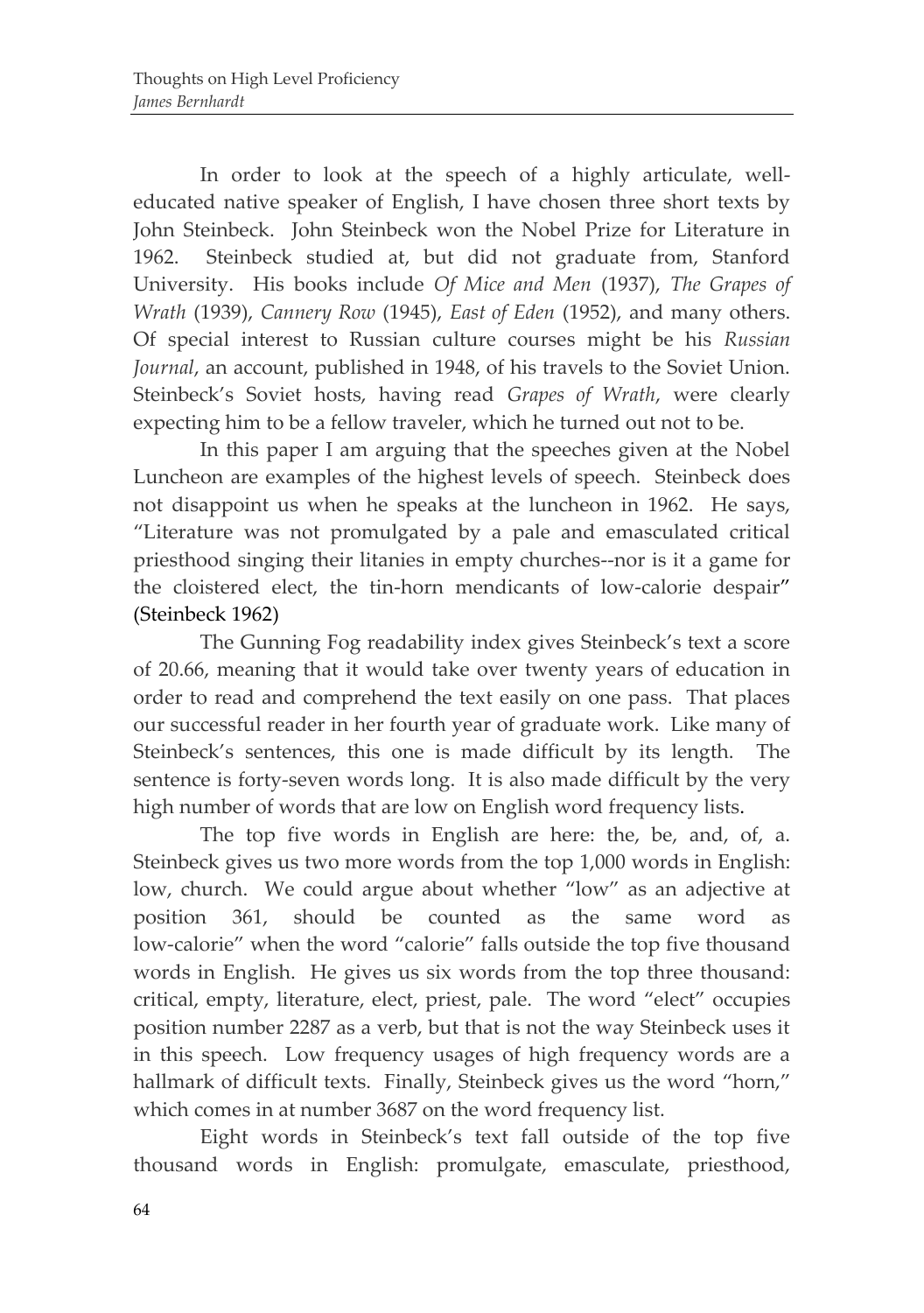litanies, cloistered, tin, despair, and calorie. That means that seventeen percent of the words in this text are very low frequency. If we bear in mind the literature that tells us that students need to know 95-98 percent of the words in a text in order to actually read the text, we see how challenging Steinbeck's Nobel speech may be.

A numerical analysis of Steinbeck's text misses its beauty and the sheer pleasure we get from reading it or listening to it. What a memorable phrase Steinbeck gives us in "tin-horn mendicants of low-calorie despair."

Finally, when you listen to Steinbeck giving his speech, you hear him mispronounce, or not pronounce according to the phonetic standards given in the dictionaries, the word "promulgate." Who has the power to decide whether John Steinbeck, with his tremendous command of the English language and a Nobel Prize in Literature or an anonymous lexicographer, has the power to determine which pronunciation is correct?

For a second example of Steinbeck's use of English, we turn to the first paragraph from Cannery Row. Steinbeck writes,

Cannery Row in Monterey in California is a poem, a stink, a grating noise, a quality of light, a tone, a habit, a nostalgia a dream. Cannery Row is the gathered and scattered, tin and iron and rust and splintered wood, chipped pavement and weedy lots and junk heaps sardine canneries of corrugated iron, honky tonks, restaurants and whore houses, and little crowded groceries, and laboratories and flophouses. Its inhabitants are, as the man once said, "whore, pips, gamblers, and sons of bitches," by which he meant Everybody. Had the man looked through another peephole he might have said, "Saints and angels and martyrs and holy men," and he would have meant the same thing. (Steinbeck 1994, 5)

Once again the Gunning Fox readability index indicates that the reader should have more than twenty years of formal education to process the text efficiently. The challenge here is the length of the sentences. If we break the sentences into shorter units, without making any other adjustments, we can bring the text down to about a seventh grade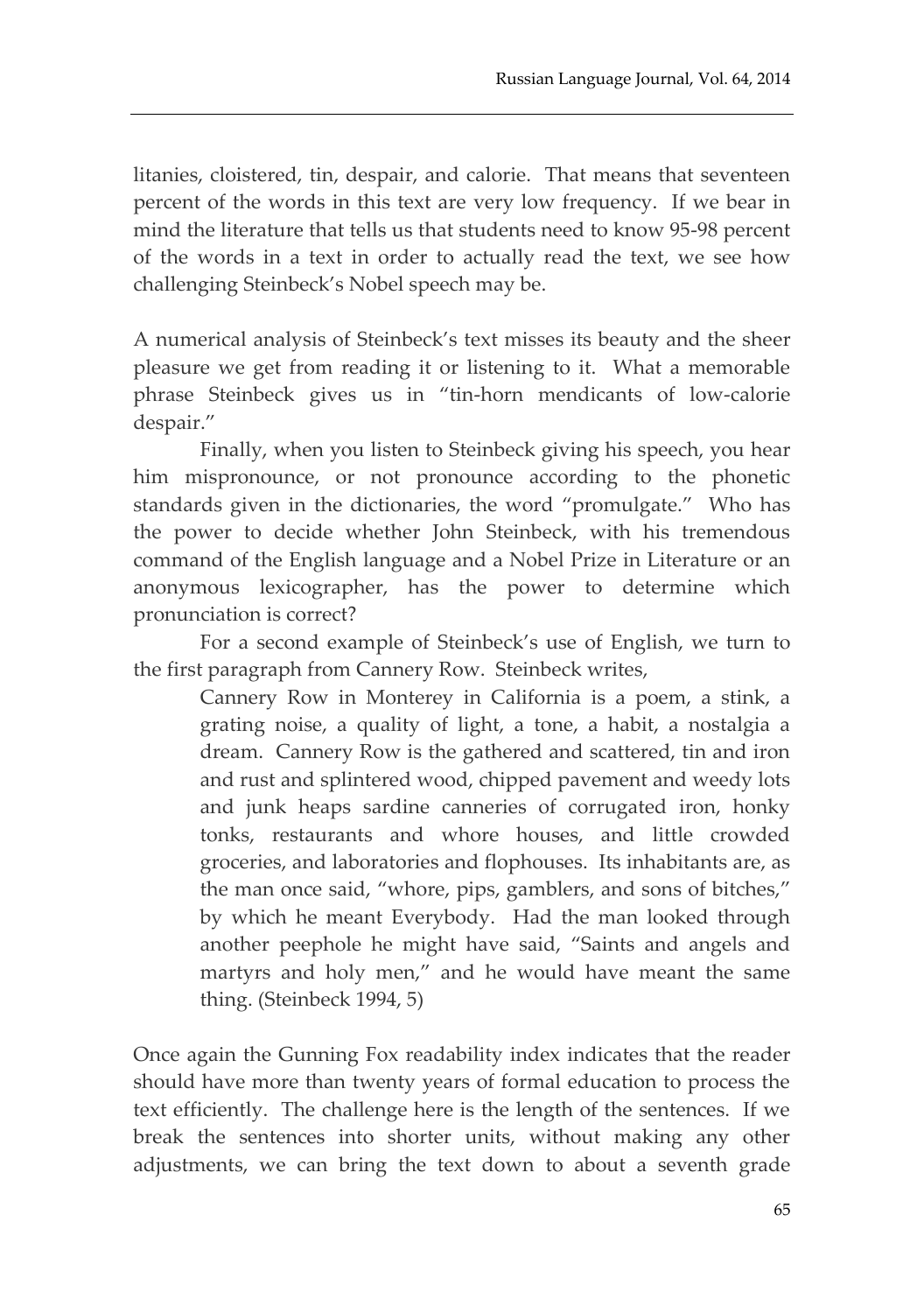reading level. This text has fifteen words of three syllables or more, which means that there are 112 short words in the text.

Short words in simple sentences have made up some of the most powerful moments in English public speech. Hamlet says "To be or not to be." President Reagan said, "Mr. Gorbachev, tear down this wall." General Macarthur quips, "I shall return." And Arnold said, "I'll be back." So while the proficiency skill level descriptions suggest that the highest levels reflect the highest registers of language and often, at least in the ACTFL descriptions, sound like written texts, we see that the performance of actual highly articulate native speakers can lead us to the simplest sentences and shortest high frequency words.

Finally, for a third sample of Steinbeck's language we turn to a phone conversation between the Nobel laureate and president Lyndon Johnson recorded by the While House and available from the Johnson Presidential Library. The call took place on December 4, 1966. Johnson and Steinbeck were friends through their wives, who had spent their college days together at the University of Texas at Austin. Thomas E. Barden, editor of Steinbeck in Vietnam: Dispatches from the War, writes of the Johnson-Steinbeck relationship, "Steinbeck and Johnson had a great deal in common, from a general discomfort with Harvard and Yale types and a hatred of communism to their shared passion for social justice" (Barden 2013, xiv).

The call begins with a fairly traditional set of opening lines:

LBJ: Hello.

JS: Hello.

LBJ: John, how are you?

JS: Mr. President, I'm just fine.

The two then continue talking about family and the possibility that Steinbeck will travel to Vietnam to report on the war for a Houston paper. When Steinbeck asks the President about the progress of the war, Johnson switches to the first person plural.

LBJ: We never can be very optimistic, because we never know, but we think that it's getting better every day.

JS: It sounds that way.

LBJ: We think the one thing that helped a good deal was that they felt the elections would be helpful. They were not. And we think that it's an endurance contest and that they have about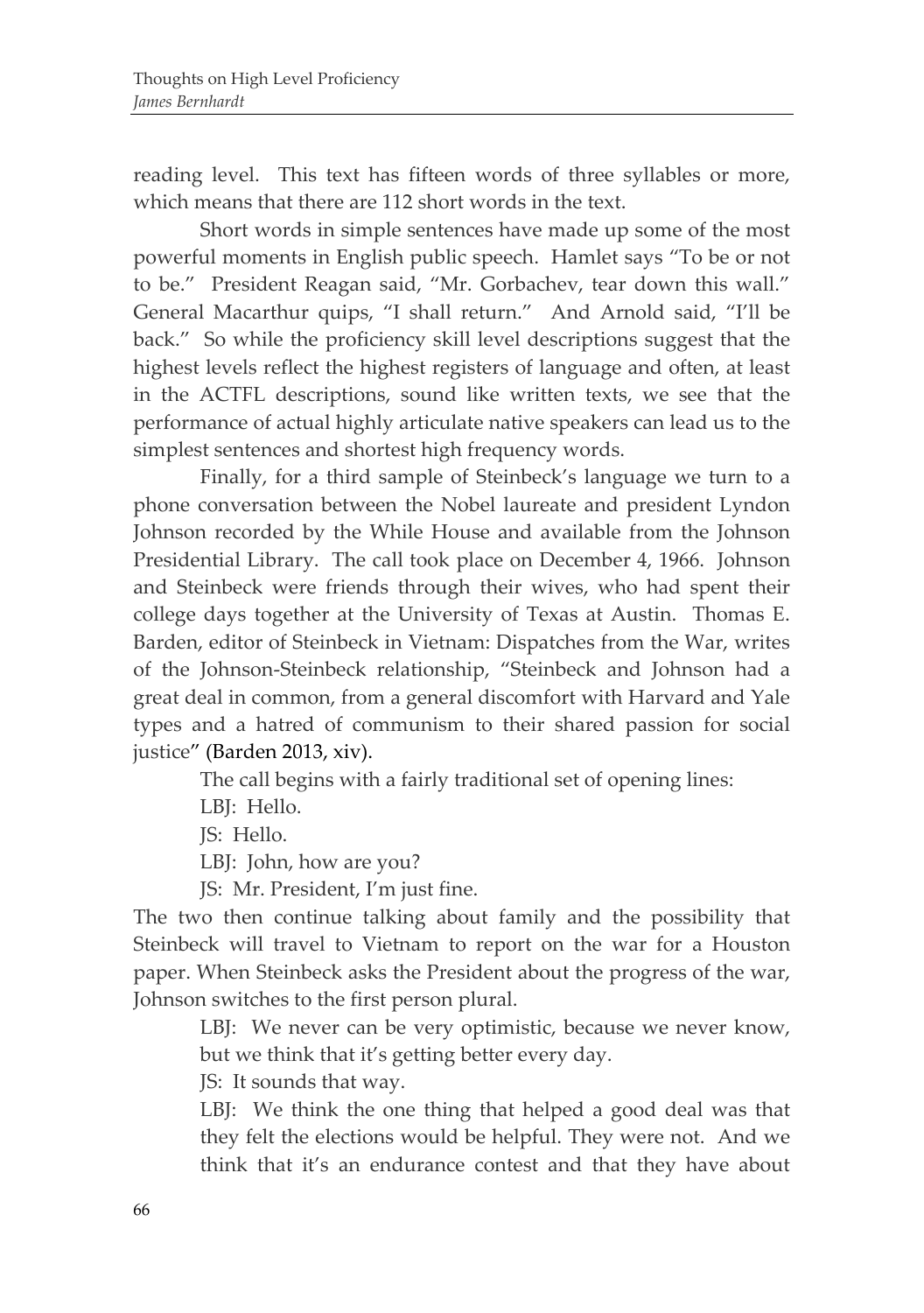concluded they can't win but I don't think they know where

they, which way to go from there. (Johnson and Steinbeck 1966) The call returns to a conversational tone when the topic switches back to the president's health and the wellbeing of both their families.

Steinbeck's speech in this sample does not present the formal register we heard at the Nobel Luncheon or the carefully planned language we found in Cannery Row. The beginning and end of the conversation cover health and family issues. The center is business. The president, while maintaining his down-home style country boy speech throughout, changes registers when the topics change. He switches from the first person singular to the first person plural when the conversation changes from talk about family to information about the progress of the war. Steinbeck, the reporter, redirects the flow of the conversation with his comment, that he smells a change. When Steinbeck says that the mood in North Vietnam seems to be changing, the president responds by saying, "I know that," which seems to end that part of the phone call. And then the conversation goes back to questions about health, which had already been asked and answered. We see in this text, a very informal register yet sophisticated speech acts. Steinbeck is interviewing the President of the United States. President Johnson, while maintaining his carefully crafted persona, skillfully answers questions, pronounces on policy and ends the discussion.

This phone conversation gives important data for our understanding of high-level proficiency. The ILR does not ask us how educated an educated person can sound when an educated person wants to sound educated. The ILR tells us that high level proficiency is performance that approaches that of a highly articulate person, and we have seen that language used by such people bridges many different registers, including seemingly simple chit chat.

#### **The Platitudinous Postlude**

We have seen that the yardstick against which second language performance is measured is fraught with difficulties and may be a candidate for reconsideration. We have also seen that the speech performance of people generally recognized as exemplars of highly articulate well-educated speech can be simple or even halting. We have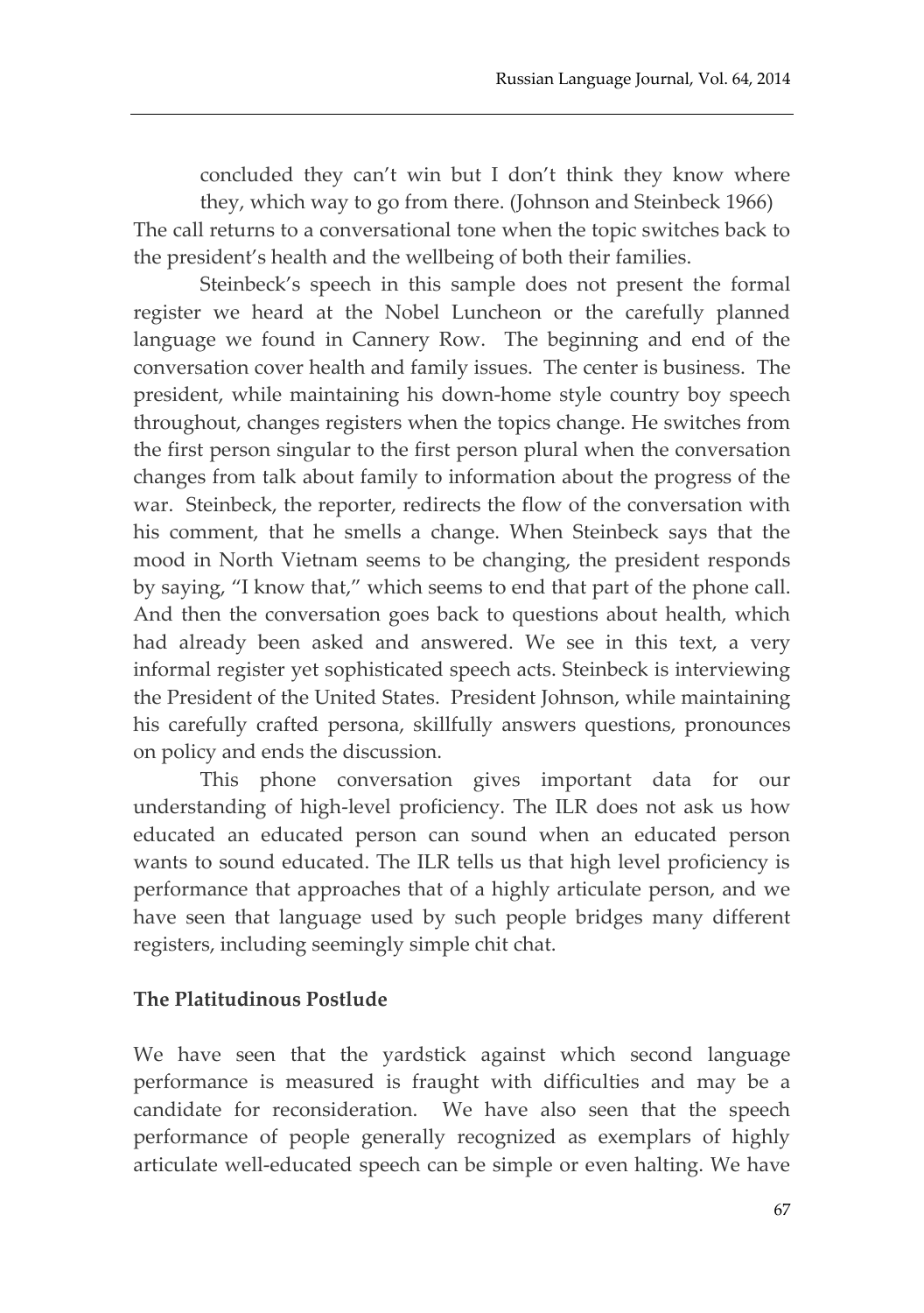observed that high-level speech can be carefully crafted, but it can be many other things depending on the audience, the message and the intent to communicate.

At no point in the ILR skill level description does it say that an individual speaking at the highest level of proficiency should always sound like an educated person giving a carefully crafted lecture. People move from level to level and register to register as they speak. A highly articulate well educated native speaker talking to elementary school children about science, or talking to a hostile crowd, or exchanging pleasantries with the neighbors is performing at a high proficiency level even when the register of speech is low or informal. The ability to perform in high registers and sound like written texts without the ability to move across the whole range of registers would be a sign of limited proficiency.

### **Works Cited**

- Barden, Thomas E. 2013. "Introduction" In *Steinbeck in Vietnam: Dispatches from the War*, edited by Thomas E. Barden xiv-xx. Charlottesville, VA: University of Virginia Press.
- Brodsky, Joseph. 1987. "Nobel Lecture." *Nobelprize.org.* Accessed, May 4 2014.

<http://www.nobelprize.org/nobel\_prizes/literature/laureates/198 7/brodsky-lecture-r.html

- Ethnologue. 2014. "Arabic, Standard." Accessed, April 18. [http://www.ethnologue.com/language/arb.](http://www.ethnologue.com/language/arb)
- Graddol, David. 2014. "Five Megatrends Shaping the Future of TESOL." Paper presented at the annual meeting for TESOL, Portland, Oregon, March 26-29, 2014. Accessed, April 18. [http://www.tesol.org/attend-and-learn/international](http://www.tesol.org/attend-and-learn/international-convention/convention2014/featured-speakers/livestream-27-march-david-graddol)[convention/convention2014/featured-speakers/livestream-27](http://www.tesol.org/attend-and-learn/international-convention/convention2014/featured-speakers/livestream-27-march-david-graddol) [march-david-graddol.](http://www.tesol.org/attend-and-learn/international-convention/convention2014/featured-speakers/livestream-27-march-david-graddol)
- Interagency Language Roundtable. 2014. "Skill Level Descriptions: Speaking." Accessed April 18.

[http://www.govtilr.org/Skills/ILRscale2.htm.](http://www.govtilr.org/Skills/ILRscale2.htm)

Kachru, Braj B. 2005. *Asian Englishes: Beyond the Canon.* New Delhi: Oxford University Press.